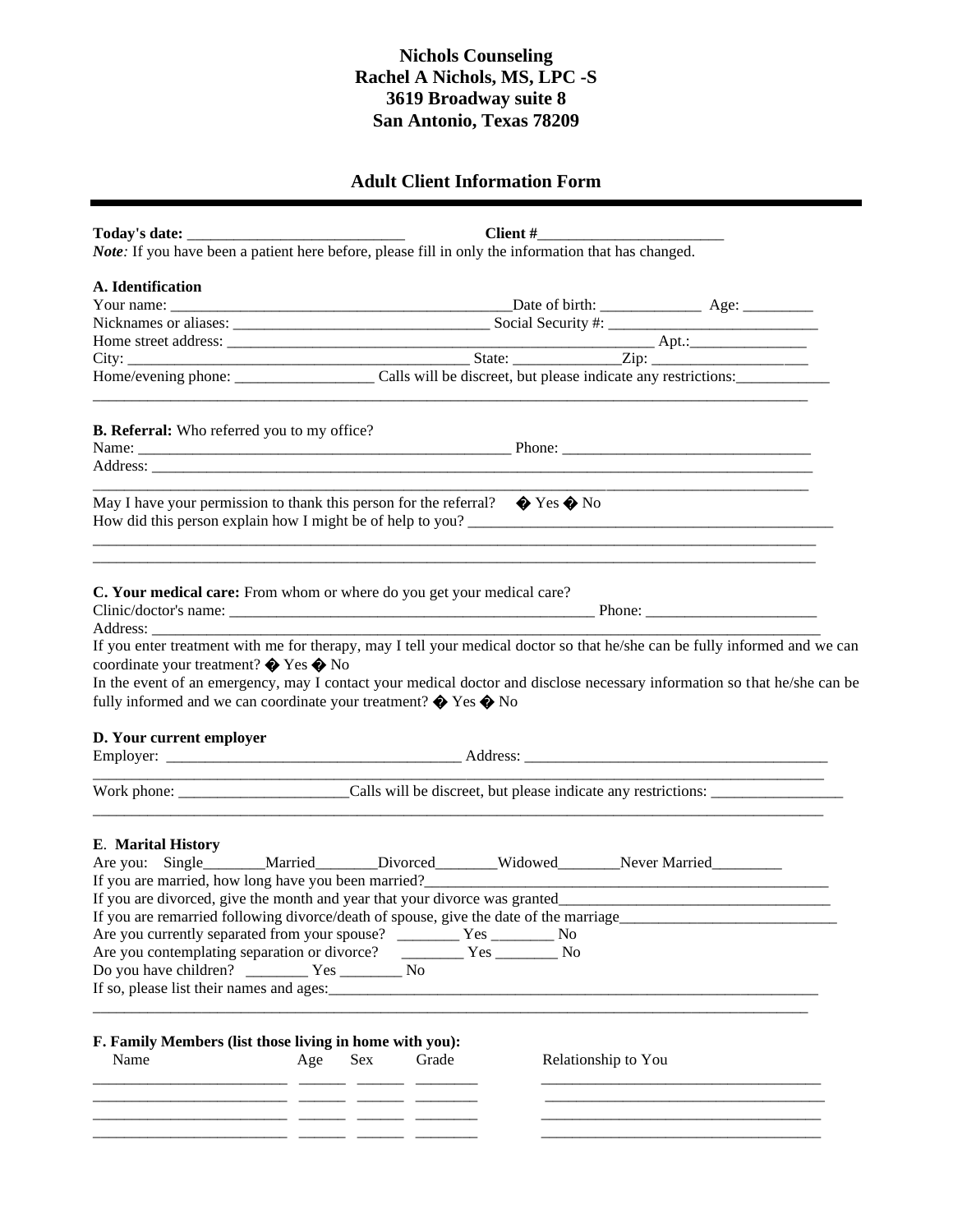## **G. Medications:**

| Name of Medication?                                                               | Dosage/Mg? | Frequency?                                                                                                                                                                                                                                                                                                                                                                       |  |
|-----------------------------------------------------------------------------------|------------|----------------------------------------------------------------------------------------------------------------------------------------------------------------------------------------------------------------------------------------------------------------------------------------------------------------------------------------------------------------------------------|--|
|                                                                                   |            |                                                                                                                                                                                                                                                                                                                                                                                  |  |
|                                                                                   |            |                                                                                                                                                                                                                                                                                                                                                                                  |  |
|                                                                                   |            |                                                                                                                                                                                                                                                                                                                                                                                  |  |
| H. Any problems or concerns about your medications? ___________ Yes __________ No |            | (If yes have you talked to the prescribing physician?                                                                                                                                                                                                                                                                                                                            |  |
| <b>I. Emergency Contacts</b><br>about you in the event of an emergency.           |            | List the name(s) of the person(s) who may be contacted by this office in the event of an emergency. Please be aware that<br>the persons listed may receive information in an emergency situation that would otherwise be confidential by law. By<br>listing the name(s) below, you give this office permission to contact the person(s) listed and provide necessary information |  |
|                                                                                   |            |                                                                                                                                                                                                                                                                                                                                                                                  |  |
|                                                                                   |            |                                                                                                                                                                                                                                                                                                                                                                                  |  |
|                                                                                   |            |                                                                                                                                                                                                                                                                                                                                                                                  |  |

| When?                        | K. Have you ever received counseling services before? No Yes. If yes,<br>With Whom? |                    | For What? | With What results?                                                                                                          |
|------------------------------|-------------------------------------------------------------------------------------|--------------------|-----------|-----------------------------------------------------------------------------------------------------------------------------|
|                              |                                                                                     |                    |           | <b>L. Abuse History?</b> ______I was not abused in any way. _____I was abused (sexual, physical, emotional, neglect) If you |
| were abused:<br>Age of Abuse | Who did it?                                                                         | Whom did you tell? |           | Consequences of telling?                                                                                                    |

\_\_\_\_\_\_\_\_\_\_\_\_\_\_\_\_\_\_\_\_\_\_\_\_\_\_\_\_\_\_\_\_\_\_\_\_\_\_\_\_\_\_\_\_\_\_\_\_\_\_\_\_\_\_\_\_\_\_\_\_\_\_\_\_\_\_\_\_\_\_\_\_\_\_\_\_\_\_\_\_\_\_\_\_\_\_\_\_\_\_\_\_\_ \_\_\_\_\_\_\_\_\_\_\_\_\_\_\_\_\_\_\_\_\_\_\_\_\_\_\_\_\_\_\_\_\_\_\_\_\_\_\_\_\_\_\_\_\_\_\_\_\_\_\_\_\_\_\_\_\_\_\_\_\_\_\_\_\_\_\_\_\_\_\_\_\_\_\_\_\_\_\_\_\_\_\_\_\_\_\_\_\_\_\_\_\_

## **M. Health**

List all illnesses, hospitalizations, medications, allergies, head trauma, important accidents and injuries, surgeries, periods of loss of consciousness, convulsions/seizures, and other relevant medical conditions.

\_\_\_\_\_\_\_\_\_\_\_\_\_\_\_\_\_\_\_\_\_\_\_\_\_\_\_\_\_\_\_\_\_\_\_\_\_\_\_\_\_\_\_\_\_\_\_\_\_\_\_\_\_\_\_\_\_\_\_\_\_\_\_\_\_\_\_\_\_\_\_\_\_\_\_\_\_\_\_\_\_\_\_\_\_\_\_\_\_\_\_\_\_ \_\_\_\_\_\_\_\_\_\_\_\_\_\_\_\_\_\_\_\_\_\_\_\_\_\_\_\_\_\_\_\_\_\_\_\_\_\_\_\_\_\_\_\_\_\_\_\_\_\_\_\_\_\_\_\_\_\_\_\_\_\_\_\_\_\_\_\_\_\_\_\_\_\_\_\_\_\_\_\_\_\_\_\_\_\_\_\_\_\_\_\_\_

| Condition                      | Age                                  | Treated by whom?                                                                                                                                            | Consequences?  |  |
|--------------------------------|--------------------------------------|-------------------------------------------------------------------------------------------------------------------------------------------------------------|----------------|--|
|                                |                                      |                                                                                                                                                             |                |  |
| complete below):<br>To<br>From | Location                             | N. Residences Outside your home? (Examples would be Foster Care, Residential Placement, etc) ____ No __Yes (If yes please<br>With whom<br>Reason for moving | Any problems?  |  |
| <b>O.</b> Education            | Schools attended (Name and location) | Degree/Level Completed                                                                                                                                      | Date Completed |  |